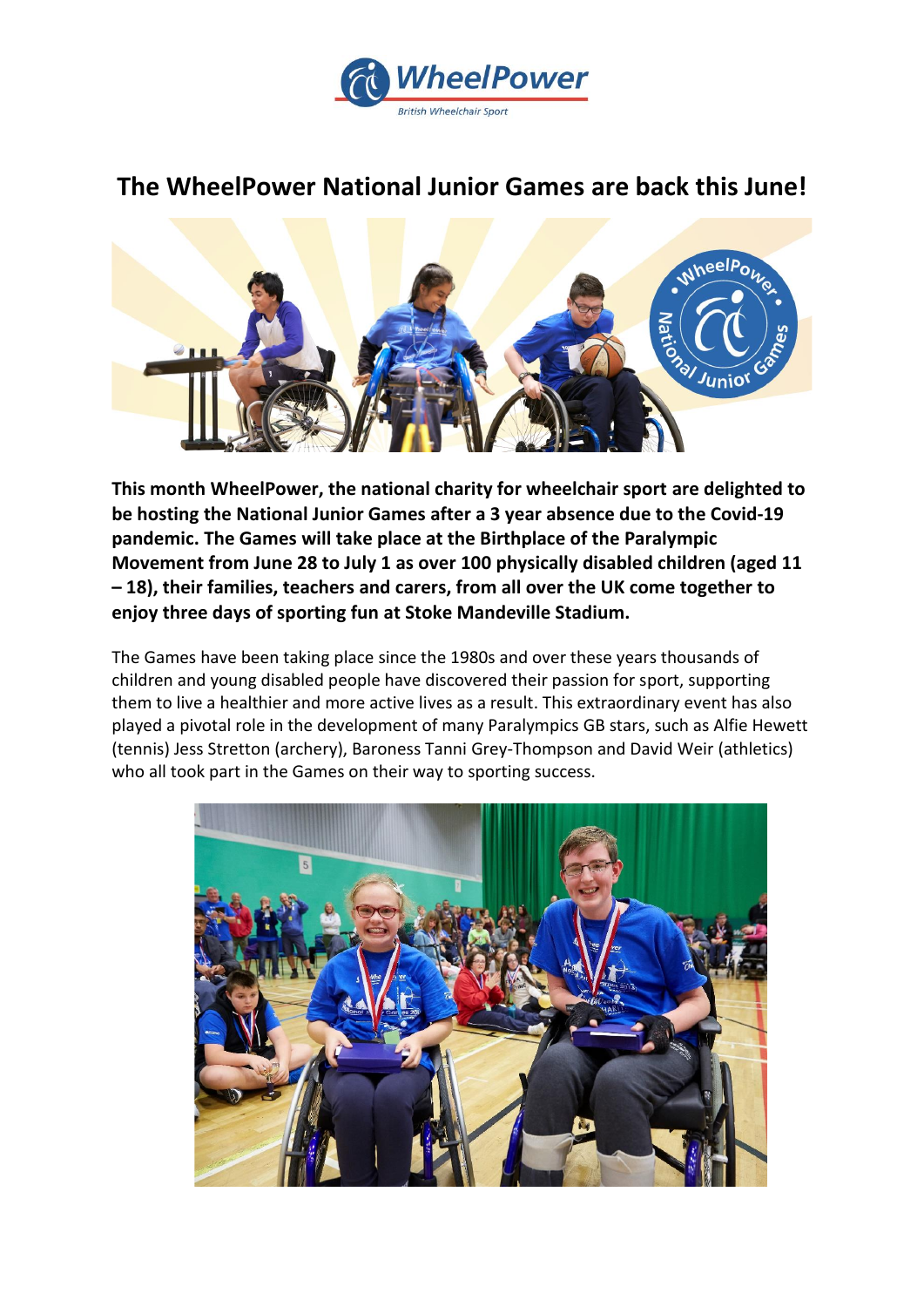

The National Junior Games are a great place to discover sport in an inclusive and welcoming environment. During the week the participants will try a variety of sports, from wheelchair basketball to swimming, handcycling to table tennis, and lots more! In 2022 the ethos of the Games will be to 'Achieve your Personal Best' and through a series of fun challenges, and with the support of experienced and qualified coaches the children will develop their own skills and talents for sport.

Following the pandemic the return of events such as the National Junior Games are now of even greater importance. Latest research from Activity Alliance shows that disabled people have been disproportionality affected by the pandemic:

- 77% of disabled people want to be more active.
- Only 3 in 10 (28%) disabled people feel encouraged to return to being active, compared to 50% of non-disabled people.
- Disabled people are less likely to look forward to taking part in face-to-face activities (30% vs 44% of non-disabled people).

*Source: Activity Alliance Annual Disability and Activity Survey, 2021 – 2022*

## **"I love the National Junior Games"**

"The Games have allowed me to really break through my own personal boundaries and explore new sporting adventures that I'd never experience where I live. They have definitely changed my life." **Daniel from Cumbria**

"The week isn't just about competing, it enabled students to develop their confidence, social and inter-personal skills and learn new skills that they can use in their daily lives. It was incredible to see and long may the success continue." **St John Fisher School, North Yorkshire.**